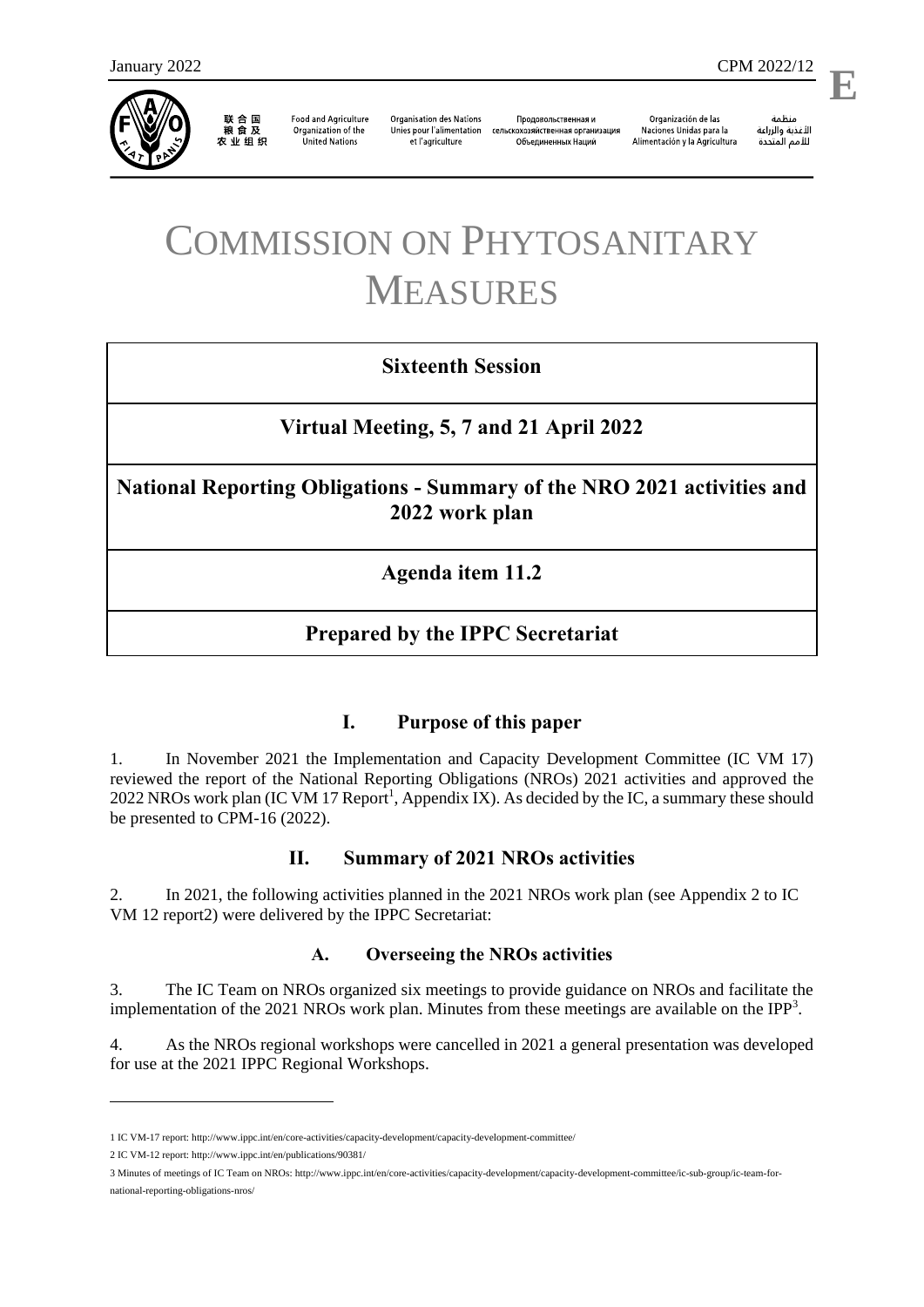5. The IC Team finalized the proposal for correspondence of values of pest status between the revoked (1998) and the new version (2021) of ISPM 8 (Determination of pest status in an area). The Team considered how best to visualize pest reports and organized a meeting with the CPM Focus Group on Pest Outbreak Alert and Response Systems, it is hoped to advance this work in 2022.

6. The IC Team drafted the Terms of Reference for the IC Sub-group on NROs and presented them to the IC in November 2021 (IC VM17).

7. One IPPC Contact Point requested permission to delete their documents they had posted on the IPP, the IC Team discussed several options (see below for more details) on how to deal with this request and presented them to the IC.

8. As several things have changed in relation to how contracting parties meet their NROs obligations, the IC Team agreed that the NROs guide needed to be updated. The NROs Team proposed a revision of the guide, along with a submission form<sup>4</sup> and a draft Specification<sup>5</sup> to the IC and the IC agreed to proposing National Reporting Obligations Guide - Revision (2021-026) to the CPM for inclusion in the Implementation and Capacity Development List of Topics (ICD LOT), noting that the IC proposed to assign a priority level of 1.

### **B. Provide direct assistance to Contact Points (Reducing IT barriers)**

9. Forty (40) new nominations for IPPC Contact Points and 14 changes to IPP editors were received as of 1 December 2021 and this information was updated on the IPP in a timely manner. New nominees received detailed guidance and support on how to present and maintain their national information on the IPP. The IPPC Secretariat assisted IPPC Contact Points through several emails. Additional information was provided during IPPC Regional workshops6 to help facilitate the submission of NROs reports, to help the IPPC Contact Points maintain their country pages on the IPP and to deal with IT problems encountered during reporting.

10. The IPPC Secretariat revised the architectural infrastructure of the IPP to optimize performance. The IPP is now able to handle an increased number of users and data can be loaded without disrupting end users' activities, which makes the IPP more user-friendly.

11. The revision of ISPM 8 (Determination of pest status in an area) was adopted in 2021, some of the categories of pest status were changed. To deal with these changes, the IPPC Secretariat updated the relevant drop-down menus on the IPP, replacing the values for the pest status categories with the ones listed in the revised ISPM 8.

12. The IPPC Secretariat received a request from one IPPC Contact Point to delete the NROs documents they had posted on the IPP as they considered there was no legal reasons for a Contracting Party not to retain full control of their information provided. The IPPC Secretariat requested advice from the FAO Legal Office which indicated that that there is no legal impediment for them to delete their own data. The FAO Legal Office also confirmed their previous advice to the NROs Advisory group that "the Secretariat cannot change or delete any data put on the IPP by CPs and it is the legal responsibility of a CP to execute its own reporting via IPPC Contact Points or via an RPPO. FAO Legal Office also recommended that the IPPC Secretariat should not check or correct specific national information provided by CPs, and the IPPC Secretariat should only provide general support and advice, e.g. advice on the placement of information."

13. IC VM 17 discussed the four options presented to them by the IC Team on NROs for how to handle the removal of NROs documents and decided to allow IPPC Contact points to delete their NROs

1

<sup>4</sup> Submission form for the proposed revision of NRO Guide[: http://www.ippc.int/en/publications/90611/](http://www.ippc.int/en/publications/90611/)

<sup>5</sup> Draft Specification for the proposed revision of the NRO Guide[: http://www.ippc.int/en/publications/90612/](http://www.ippc.int/en/publications/90612/)

<sup>6</sup>IPPC regional workshops in 2021: http://www.ippc.int/en/core-activities/capacity-development/regional-ippc-workshops/2021-ippc-regional-workshop/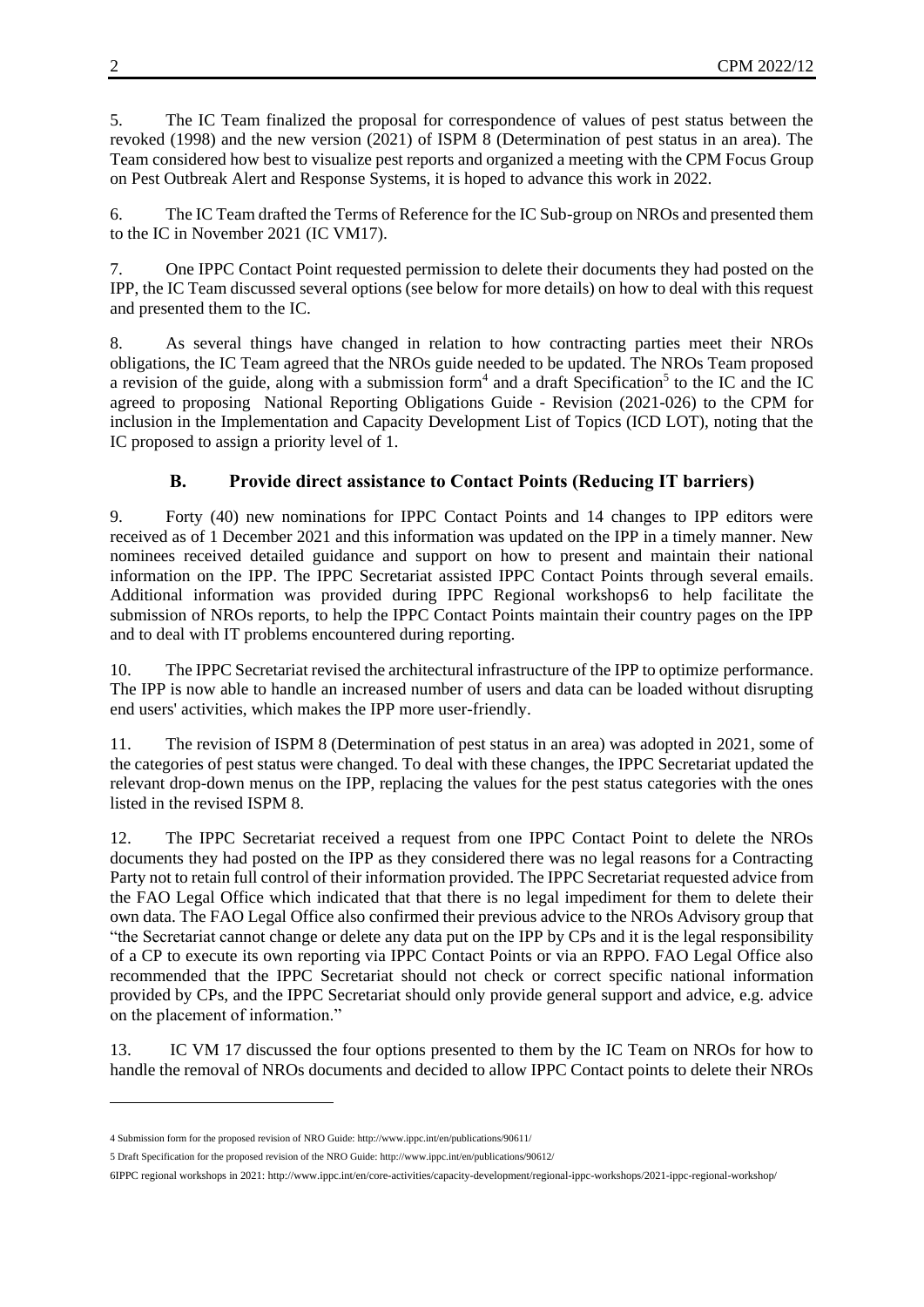documents on their country pages on the IPP as they wish. While the record would no longer be visible, the data will be archived and be made available only to the generator of the record upon request.

#### **C. Develop Contracting Parties' NROs capacities**

14. NROs workshops that are usually held in conjunction with IPPC Regional Workshops were cancelled this year as all IPPC Regional Organizing Committees felt they were not necessary. A NROs presentation, developed by the IC Team on NROs, was delivered at all the IPPC Regional Workshops held in 2021. The IPPC Secretariat reminded all contracting parties and workshop participants that they could take the NROs e-Learning course, which is available on the IPP7.

15. The IPPC Secretariat continues to develop the pest report bulletin8 and keeps NROs statistics9 on the IPP updated.

16. Automatic emails are sent out at different frequencies to remind the contact points to fulfil the NROs. Regarding the contact details of Contact points and information about Files or URLs, reminder emails are sent out every 3 months. For pest reporting and emergency action, reminder emails are sent out every 6 months. In addition, contact points receive the reminder to update the description of the NPPO, entry points, list of regulated pests and legislation phytosanitary requirements every November.

#### **III. Summary 2022 NROs Work Plan**

- 17. The 2022 work plan includes many of the regular activities related to NROs which include:
	- 1) Oversight of NROs activities will be provided and a Report on NROs activities for 2022 and draft NROs work plan for 2023 will be prepared and presented to the IC at the end of 2022. In addition the IC Sub-group on NROs will be activated and the display of pest reports on the IPP will be improved.
	- 2) Direct assistance will be offered to IPPC Contact points and IPP editors will be supported. In addition the functionality of the IPP will be improved.
	- 3) Contracting Parties NROs Capacities will be developed through awareness raising via an NROs section in the IPPC Secretariat's newsletter and the development of a global virtual training workshop. The NROs e-learning course will continue to be promoted.
	- 4) If agreed upon by the CPM, work on the revision of the NROs guide will begin.
	- 5) NROs activities are currently unfunded and it may not be possible to deliver all of the 2022 NROs work plan, and some of the NROs activities may need to be put on hold until resources are made available. Only information on the contact points will be maintained in the meantime.
- 18. The CPM is invited to:
	- 1) *Note* the summary of the National Reporting Obligations (NROs) 2021 activities.
	- 2) *Note* the summary of the National Reporting Obligations (NROs) 2022 work plan.
	- 3) *Add* the revision of the National Reporting Obligations guide (2021-026) to the Implementation and Capacity Development List of Topics and note that the IC will assign a priority level of 1.
	- 4) *Note* the IC's decision which allows IPPC Contact points to delete any of their National Reporting Obligations documents on their country page on the IPP. While the record would no

-

<sup>7</sup> E-learning course[: http://www.ippc.int/en/e-learning/](http://www.ippc.int/en/e-learning/)

<sup>8</sup> Pest Report Bulletin[: http://www.ippc.int/en/countries/reportingsystem-summary/all/](http://www.ippc.int/en/countries/reportingsystem-summary/all/)

<sup>9</sup> NROs statistics[: http://www.ippc.int/en/nro-reports-and-statistics/](https://www.ippc.int/en/nro-reports-and-statistics/)